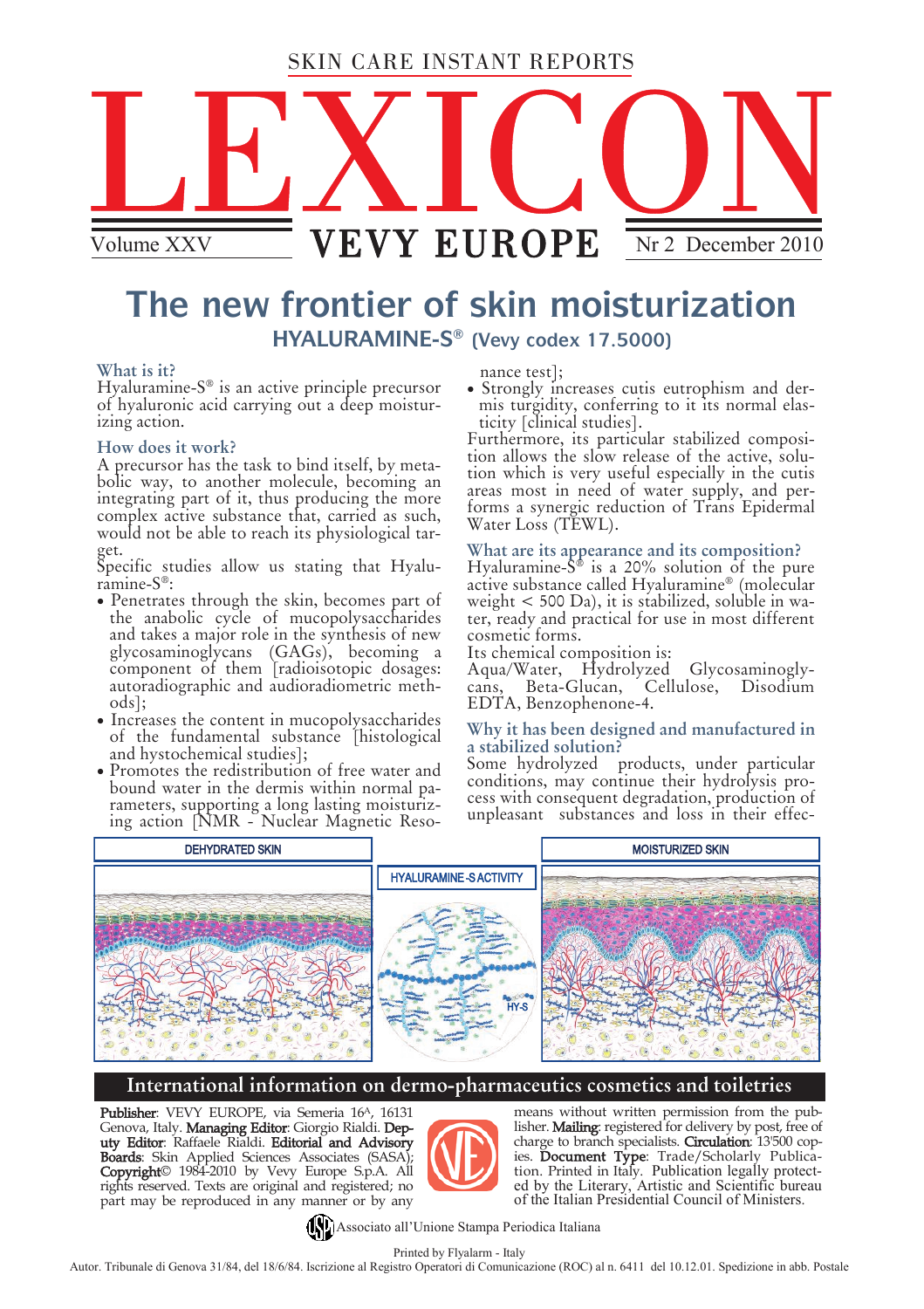# VEVY EUROPE SKIN CARE INSTANT REPORTS



© 2010. Vincenzo Rialdi. Krung Thep, Thailand.

tiveness because of significant changes in their basic parameters.The pure form of the active substance Hyaluramine® has been object of indepth researches in which it was placed in anomalous stability conditions, to study its behaviour compared with Hyaluramine-S ® one. The obtained results prove the effectiveness of the stabilization and the success of the project.

## **Which are its applications?**

Hyaluramine-S ® is applied in all finished products for cutaneous use, even professional, which are required to carry out a deep, active and lasting moisturizing action. In particular, it is recommended in all preparations that claim a moisturizing and anti-ageing activity. Since it is an active working in most deep layers of the skin, it is recommended to use it in association with Filagrinol®, an active with epidermal strong moisturizing activity. Moisturization of the epidermis is efficient only if water supplied by dermis is sufficient to balance the skin *perspiratio insensibilis* and if the water retention capacity of the upper part of the skin system is effective and constant. Therefore, also the correct management of the lipids used in the chosen cosmetic form is involved; this management necessarily shall take account of any modifications of their ratios during the whole process of differentiation and maturation of keratinocites.

## **How should it be used?**

Hyaluramine-S ® is fully soluble in water and therefore it is easy to be used in the greatest

part of cosmetic forms. It may be added in the phase production both in a hot process (recommended maximum temperature of +55° C), and in a cold process. In formulations including a fat phase, it has to be preferably added into the third phase. The recommended use level is between 0.5% and 2.0%, according to the destination of the finished product: from maintenance treatments, to shock treatments, to products for professional use.

## **What is its compatibility?**

Hyaluramine-S ® is compatible with a wide range of ingredients for cutaneous use. In presence of oxidizing substances and of extreme pH values specific formulation studies are recommended.

## **For what applications is it recommended?**

Hyaluramine-S ® is recommended in all situations showing an upset of cutis layers with need for water and for very moisturizing substances (ageing, damaged cutis by natural and artificial phenomena) as well as simply in treatments which ensure the preservation of the physiologic ratios of free and bound water.

#### **Why the stabilized form contains a saccharide?**

The selected saccharide, thanks to its particular polysaccharide structure, has a double function:

It carries out a surface moisturizing action by helping along the retain of the Trans Epidermical Water Loss (TEWL) preserving the moisturization equilibrium;

It prevents the acid hydrolysis of glycosaminoglycans keeping the active properties unchanged.

#### **Why the stabilized form contains a chelating substance?**

The selected chelating agent has a fundamental role in the solution equilibrium, thanks to its capacity to sequestrate possible metals or metal complexes present in the final formulation that could give origin to metal salts with release of acid radicals as a consequence that actively intervene in the degradation of the polysaccharide chain.

### **Why the stabilized form contains a filtering substance?**

The selected filter prevents that UV rays could catalyze the degradation reaction of the polysaccharide chain with subsequent demolition and oxidation (possible colour change of the product) of the monomers of the constituent chains.

Filagrinol® (Vevy codex 13.2423) Specific epidermal moisturizer. Directly acting through filaggrin modulation!

ASK FOR SAMPLE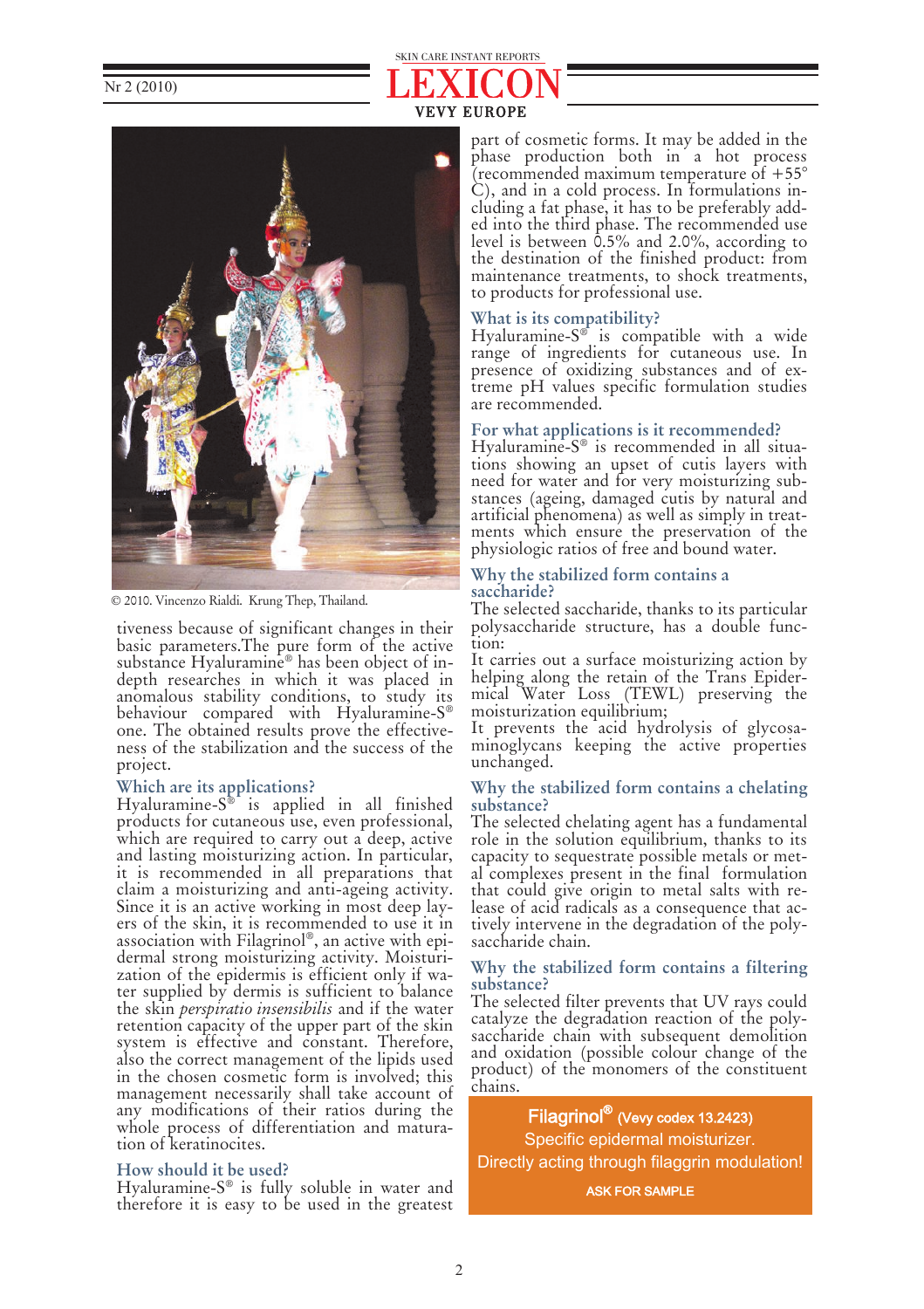## **La nuova frontiera dell'idratazione cutanea HYALURAMINE-S ® (Vevy codex 17.5000)**

#### **Cosa è?**

Hyaluramine-S ® è un principio attivo precursore dell'acido ialuronico che esercita un'azione idratante di profondità.

#### **Come funziona?**

Compito di un precursore è agganciarsi, per via metabolica, ad altra molecola diventandone parte integrante, riproducendo così la sostanza attiva più complessa che se introdotta come tale non è in grado di raggiungere il suo traguardo fisiologico.

Specifici studi permettono di affermare che Hyaluramine-S ® :

- penetra attraverso la pelle, si inserisce nel ciclo anabolico dei mucopolisaccaridi e assume un ruolo primario nella sintesi di nuovi glicosaminoglicani (GAGs) diventandone componente [dosaggi radioisotopici: metodica autoradiografica e audioradiometrica];
- incrementa il contenuto in mucopolisaccaridi della sostanza fondamentale [studi istologici ed istochimici];
- favorisce la redistribuzione nei parametri di normalità di acqua libera ed acqua legata presenti nel derma sostenendo così un'azione idratante a lungo termine [esame NMR - *Nuclear Magnetic Resonance*];
- provoca un sensibile incremento dell'eutrofismo cutaneo e del turgore del derma , conferendo alla cute la sua normale elasticità [studi clinici].

La sua particolare forma stabilizzata permette inoltre un lento rilascio dell'attivo, accorgimento di grande utilità soprattutto nelle zone di cute maggiormente bisognose di apporto idrico, e attua un sinergico contenimento della Trans Epidermal Water Loss (TEWL).

#### **Come si presenta e come è composto?**

Hyaluramine-S® è una soluzione al 20% del principio attivo puro Hyaluramine® (peso molecolare < 500

Da), stabilizzata, idrosolubile, pronta e pratica all'uso nelle più svariate forme cosmetiche.

La sua composizione chimica è: Aqua/ Water, Hydrolyzed Glycosaminoglycans, Beta-Glucan, Cellulose, Disodium EDTA, Benzophenone-4.

#### **Perché è stata progettata e realizzata una soluzione stabilizzata?**

Alcuni prodotti idrolizzati, in certe condizioni, possono veder proseguire la loro idrolisi con conseguente possibile degradazione, formazione di sostanze non gradite e perdita della loro efficacia a causa di cambiamenti rilevanti nei loro parametri di base.

La forma pura del principio attivo (Hyaluramine® ) è stata oggetto di

ricerche approfondite nelle quali è stata posta in condizioni anomale di stabilità per studiarne il comportamento a confronto con Hyaluramine-S ® .

I risultati ottenuti provano l'efficacia della stabilizzazione e la riuscita del progetto.

#### **Quali sono le sue applicazioni?**

VEVY EUROPE

SKIN CARE INSTANT REPORTS

Hyaluramine-S ® trova la sua applicazione in tutti i prodotti finiti ad uso cutaneo, anche professionale, ai quali sia richiesta un'azione di idratazione profonda, attiva e durevole.

In particolare, è raccomandato in tutti i preparati che rivendichino un'azione idratante ed anti-ageing. Trattandosi di un attivo che agisce negli strati più profondi della pelle, è raccomandato in associazione l'uso di Filagrinol® , principio attivo con spiccata azione idratante epidermica.

L'idratazione dell'epidermide è efficiente solo se l'apporto idrico fornitole dal derma è sufficiente a bilanciare la *perspiratio insensibilis* cutanea e se la capacità di ritenzione idrica della parte superiore dell'apparato cutaneo risulta efficace e costante. Entra quindi in gioco anche la corretta gestione dei lipidi impiegati nella forma cosmetica prescelta, che dovrà tenere inevitabilmente conto delle modificazioni delle loro quote nel corso di tutto il processo di differenziazione e di maturazione dei cheratinociti.

#### **Come si usa?**

Hyaluramine-S ® è totalmente solubile in acqua e pertanto di facile utilizzo nella maggior parte delle forme cosmetiche.

Può essere introdotto nella fase di produzione sia a caldo (temperatura massima consigliata +55°C), sia a freddo. In formulazioni che prevedano una fase grassa, va aggiunto preferibilmente in terza fase.

Il livello d'uso raccomandato è compreso fra lo 0,5% ed il 2.0%, a seconda della destinazione del prodotto finito: dal trattamento di mantenimento, al trattamento urto, al prodotto per uso professionale.



© 2010. Paola Terraneo. Krung Thep, Thailand.